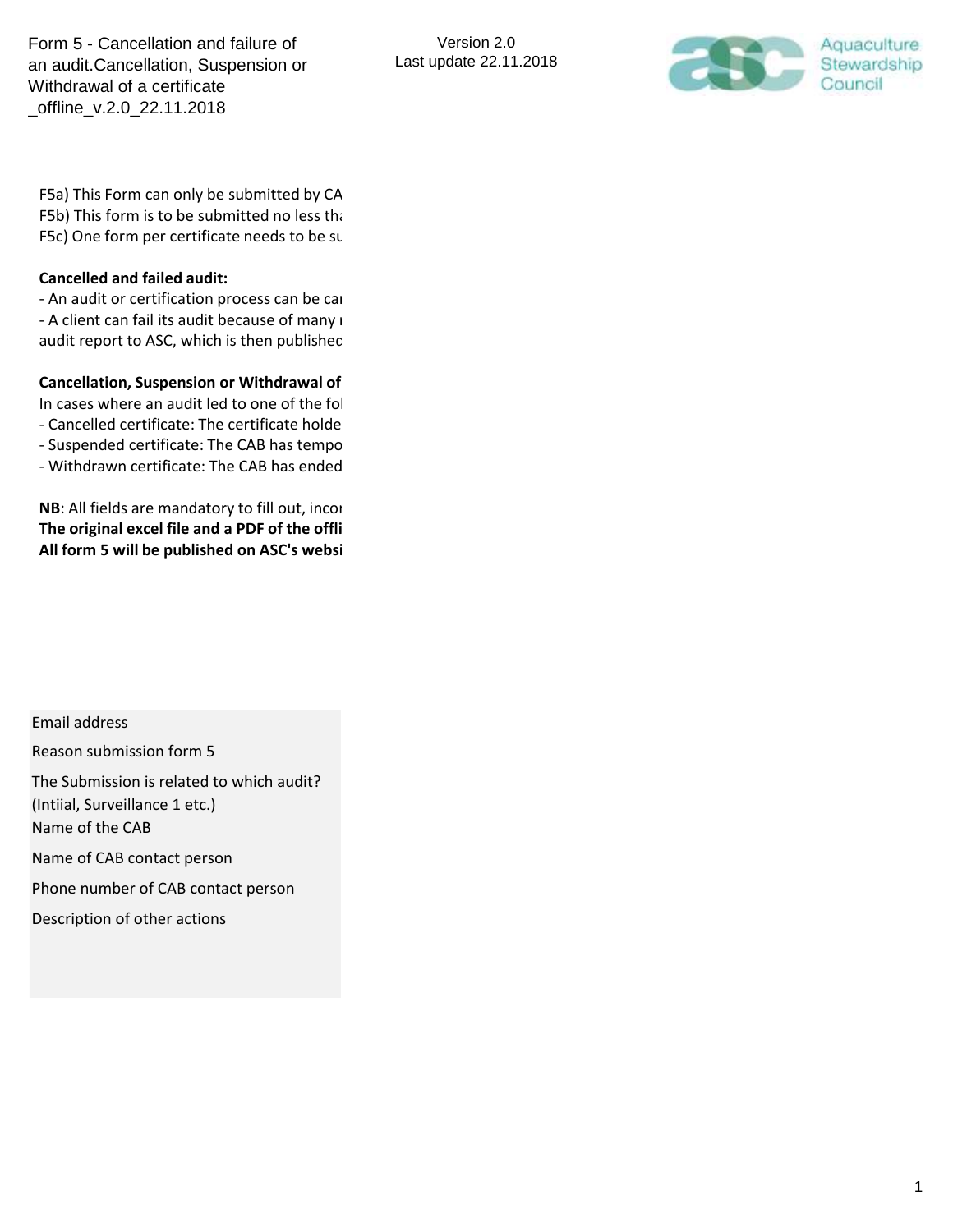Description of reasons for actions

Version 2.0 Last update 22.11.2018



Name of client

Affected sites

Certificate number

Address of client Additional comments

Date of action

Date of submission to ASC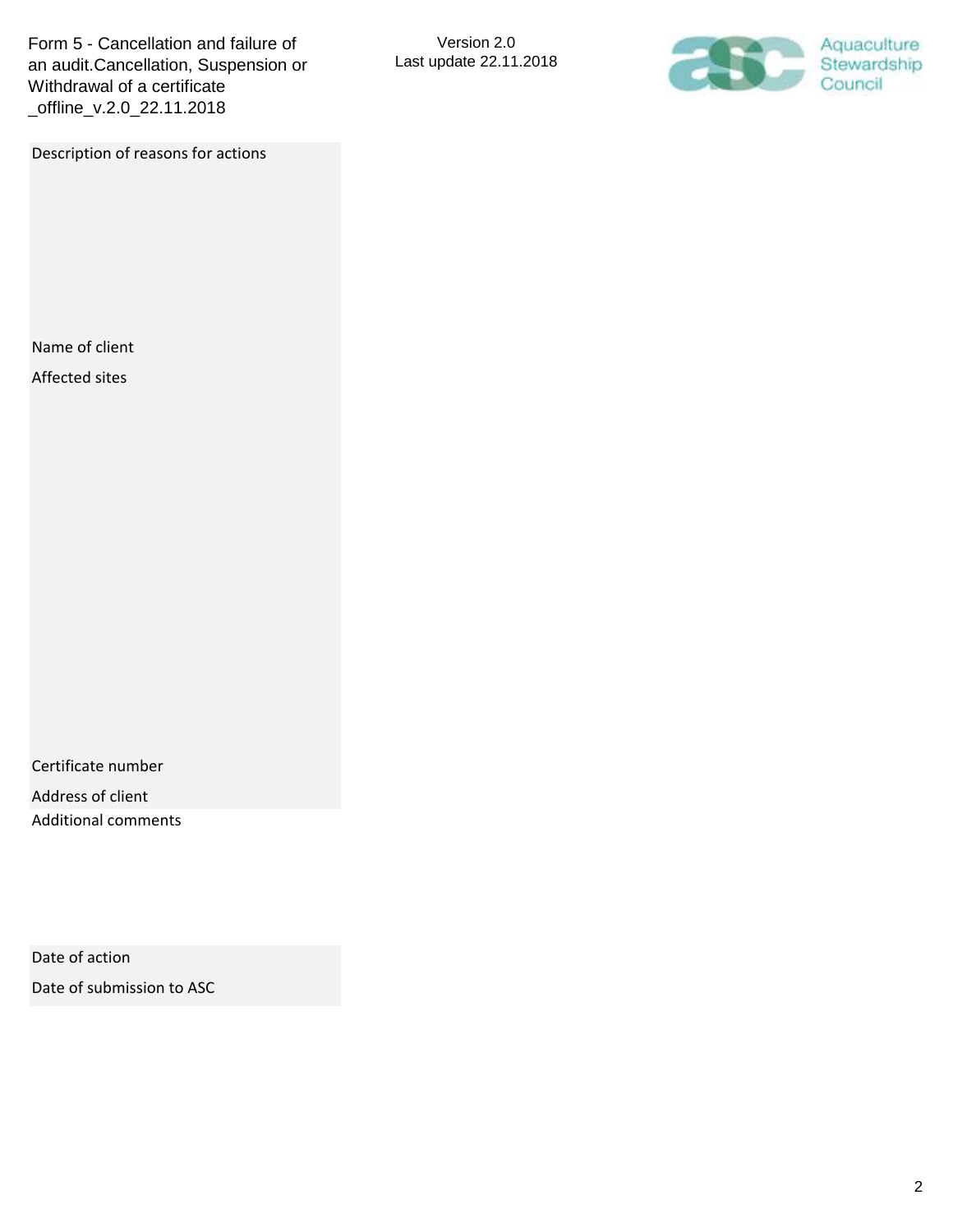Version 2.0 Last update 22.11.2018



IB's accredited for ASC farm audits and CAB's which are in the accreditation process. an five (5) working days of the action taken by the CAB. Jbmitted.

ncelled at any time, the decision for audit cancellation can either come from a CAB or from reasons, like not being able to close major NC's or being unable to comply with the standa  $\mathbf{r}$ 

## $\cdot$  a certificate.

Ilowing decisions, the CAB shall submit the audit report to ASC, which is then published; In has decided to leave the program and cancel their certificate Intertivial suspended the farm certificate because of compliance or administrative reasons I a certificate indefinitely because of compliance or administrative reasons. To become ce

mplete forms are not accepted. ine version of Form 5 needs to be submitted to ASC **All ite.** 

| globalaquafish@dnv.com            |
|-----------------------------------|
| Cancellation of an audit          |
| Survelliance audit                |
| DNV Business Assurance Norway AS  |
| Hyun Jung Ryu                     |
| +82 2 724 8405 / '82 10 8745 7343 |
| Cancellation of a certificate     |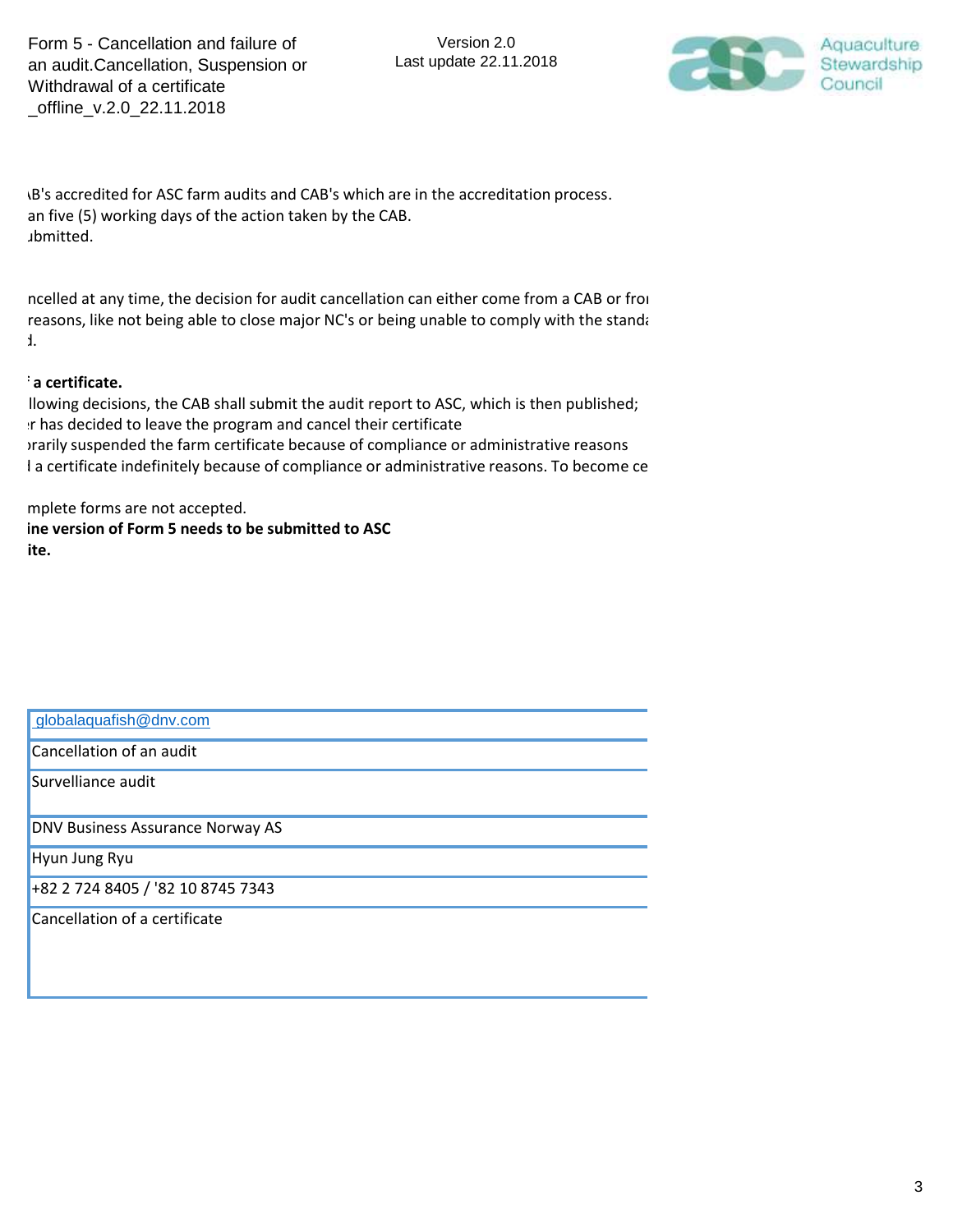

All 11 farms have been certified. However, the 8 farms listed in Affected sites column hare Therefore, only 3 farms will be remained on the certificate. They are

Mr. Jong-Hun CHO's Farm (34°18'15"N 126°53'12"E / 34°18'27"N 126°53'14"E) / Process Mr. Yo-Hwan KIM's Farm (39-1, Yongchul-gil, Saengil-myeon, Wando-gun, Jeollanam-do, Mr. Su-Han CHOI's Farm (34°19'13"N 126°57'11"E / 34°18'29"N 126°57'28"E) / Processin

Wando Eco-friendly Seafood Cooperative (WESC)

1) Mr. Seong-Uk LEE's Farm (34°19'47"N 126°54'38"E)/ Processing place (8-20, Sinji-ro 12 신지로1281번길 8-20, 34°19'56.6"N 126°52'51.5"E )

2) Mr. Young-Taek JI's Farm (34°17'04"N 126°52'15"E / 34°17'17"N 126°52'01"E) / Proce 신지면 신지로 953, 34°19'10.7"N 126°51'23.4"E)

3) Mr. Yong-Jin CHOI's Farm (34°18'15"N 126°53'12"E / 34°18'27"N 126°53'14"E) / Proce (대한민국 전라남도 완도군 신지면 신지로 1065-3, 34°19'22.6"N 126°51'56.4"E)

4) Mr. Ho-Yeon JEONG's Farm (34°18'15"N 126°53'12"E / 34°18'27"N 126°53'14"E) (140-전라남도 완도군 생일면 생일로 140-47, 34°18'52.0"N 126°59'50.2"E)

5) Mr. Nam-II KIM's Farm (34°18'14"N 126°58'59"E / 34°18'15"N 126°59'18"E / 34°18'10 34°18'15"N 126°59'18"E / 34°18'10″N 126°58'48"E) / 가공장 (대한민국 전라남도 완도 6) Mr. Ju-Bin AN's Farm (34°23'22.2"N 127°03'26.7"E) / Processing place (17-1, Hahwajer 1, 34°21'17.1"N 127°01'07.6"E)

7) Mr. Do-Hyung CHAE's Farm (34°24'10.1"N 127°00'16.3"E / 34°23'49.8"N 127°00'11.2" (34°24'10.1"N 127°00'16.3"E / 34°23'49.8"N 127°00'11.2"E / 34°23'17.4"N 127°01'01.6" 8) Mr. Kyung-Yeol PARK's Farm (34°19'41.3"N 127°01'42.7"E)/ Processing place (4-26, Sin 4-26, 34°20'43.9"N 127°02'31.2"E)

BII.DNVGL.002

Room 201, Corporate Supporting Building Marine Biotechnology Research Center, Wand As a result of removing farms from the certificate, the certification scope will be reducec

05.05.2022

05.05.2022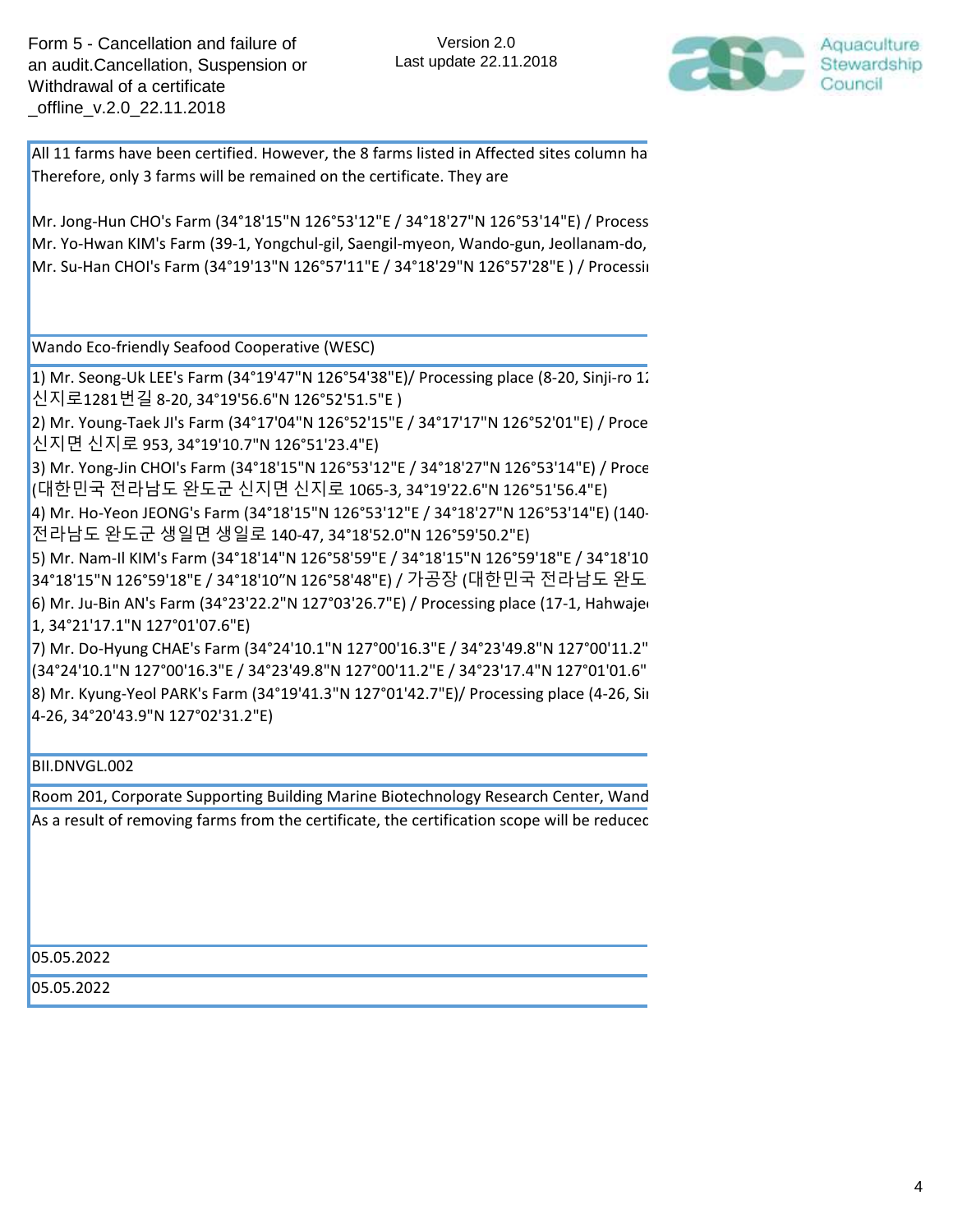

m a client. ard. In both cases the CAB has to submit Form 5 to ASC for publication. In case of a failed

crtified again the farm has to undergo the initial audit process anew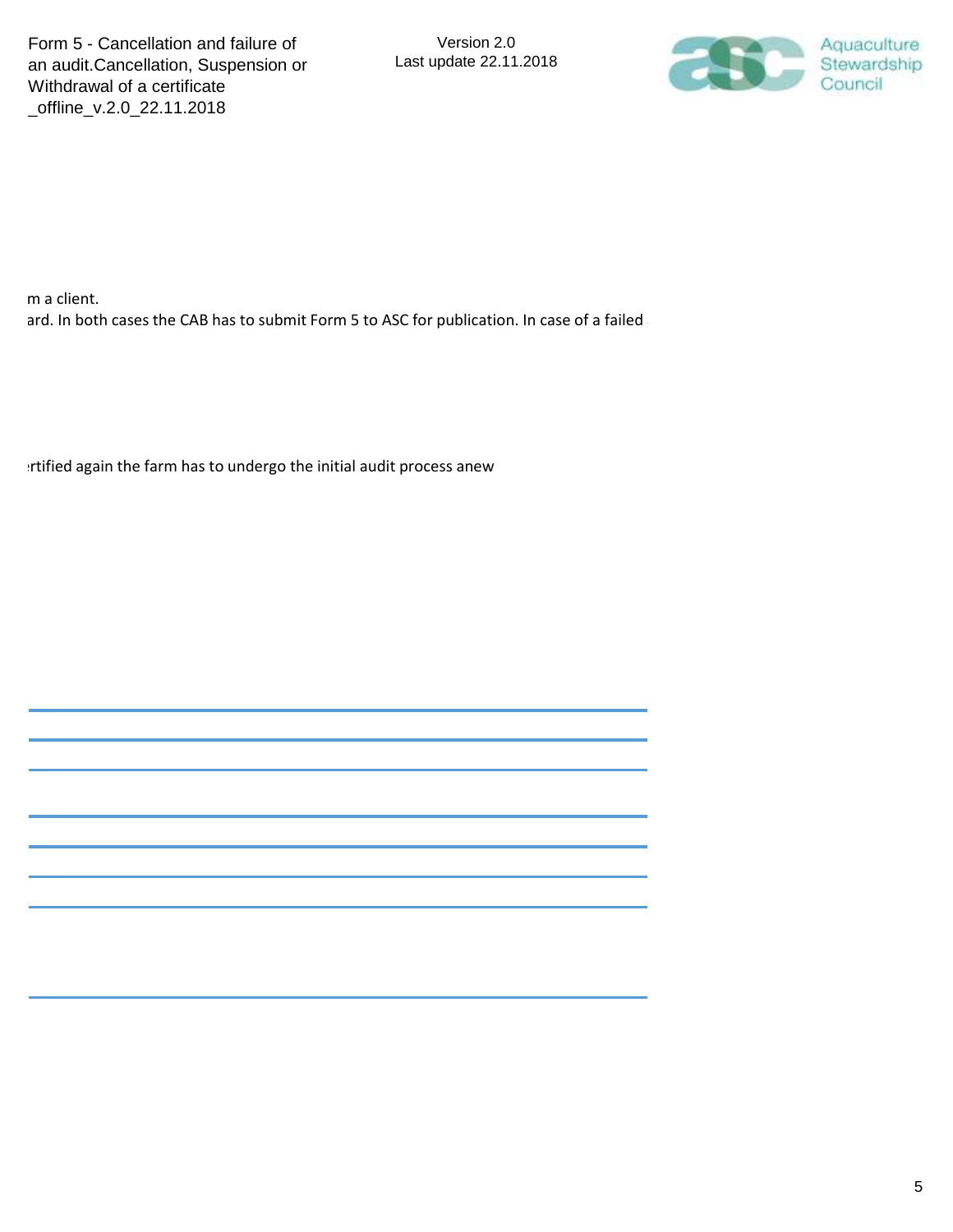

ve decided to stop certification due to no perceived value from the certification.

ing place (975, Sinji-ro, Sinji-myeon, Wando-gun, Jeollanam-do, Republic of Korea) Republic of Korea) 김요환 양식장 (대한민국 전라남도 완도군 생일면 용출길 39-1, 34 ng place (15-2, Geumgok 1-gil, Saengil-myeon, Wando-gun, Jeollanam-do, Republic of Kor

281beon-gil, Sinji-myeon, Wando-gun, Jeollanam-do, Republic of Korea) 이성욱 양식장 (

ssing place (953, Sinji-ro, Sinji-myeon, Wando-gun, Jeollanam-do, Republic of Korea)  $\overline{\lambda}$  |  $\overline{\xi}$ 

ssing place (1065-3, Sinji-ro, Sinji-myeon, Wando-gun, Jeollanam-do, Republic of Korea)

·47, Saengil-ro, Saengil-myeon, Wando-gun, Jeollanam-do, Republic of Korea) 정호연 양

"N 126°58'48"E) / Processing place (146, Dongsongyonghang-gil, Geumil-eup, Wando-gu 군 금일읍 동송용항길 146, 34°21'03.0"N 127°03'38.6"E)

on 1-gil, Geumil-eup, Wando-gun, Jeollanam-do, Republic of Korea) 안주빈 양식장 (34°2

E / 34°23'17.4"N 127°01'01.6"E / 34°22'48.9"N 127°00'56.0"E) / Processing place (9, Che E / 34°22'48.9"N 127°00'56.0"E) / 가공장 (대한민국 전라남도 완도군 금일읍 척치길 9 npyeong 1-gil, Geumil-eup, Wando-gun, Jeollanam-do, Republic of Korea) 박경열 양식장

lo-gun, Jeollanam-do, Republic of Korea

I to Production of Saccharina Japonica(Kelp) from Production of Hizikia Fusiformis(Hiziki)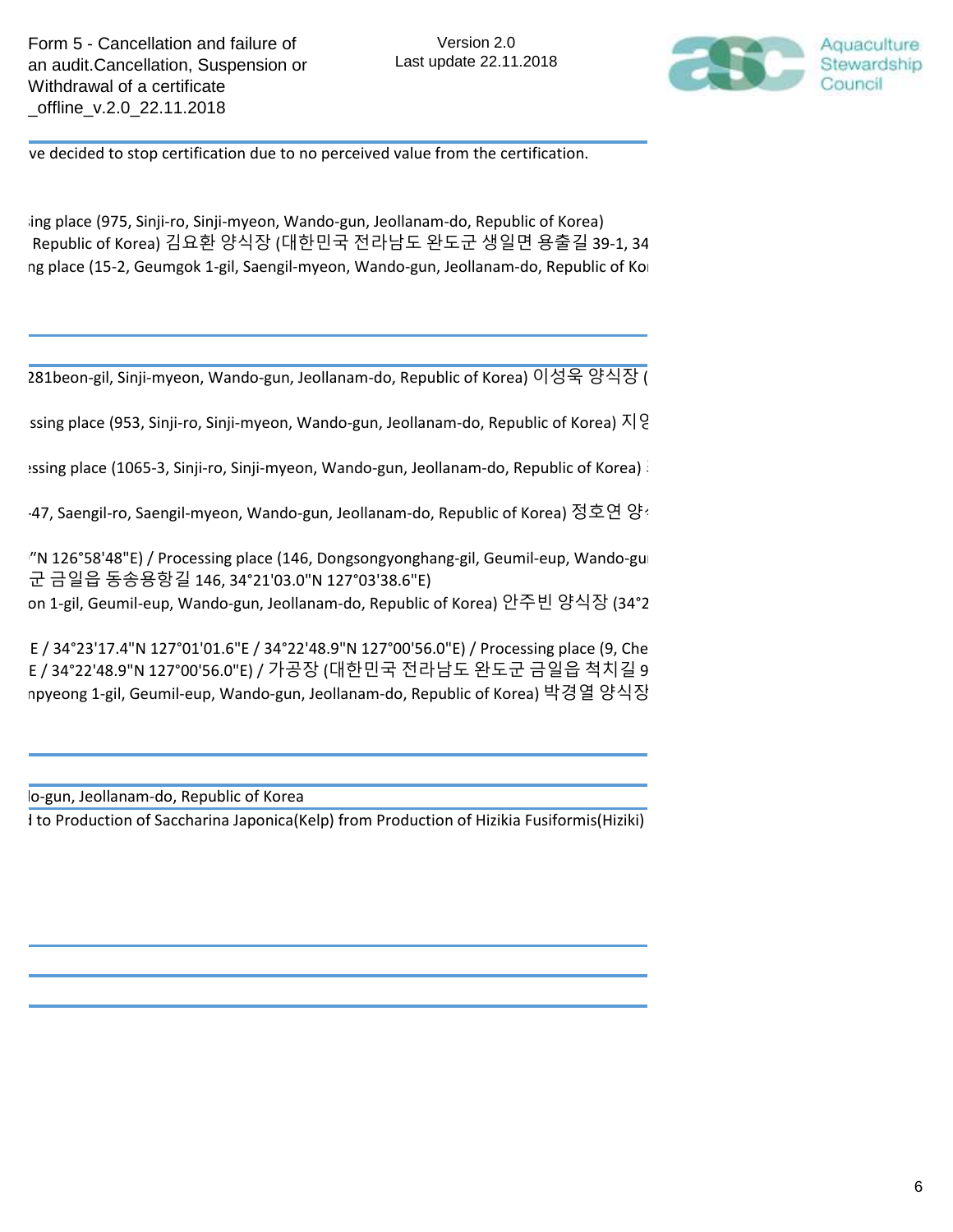

audit the CAB shall submit the